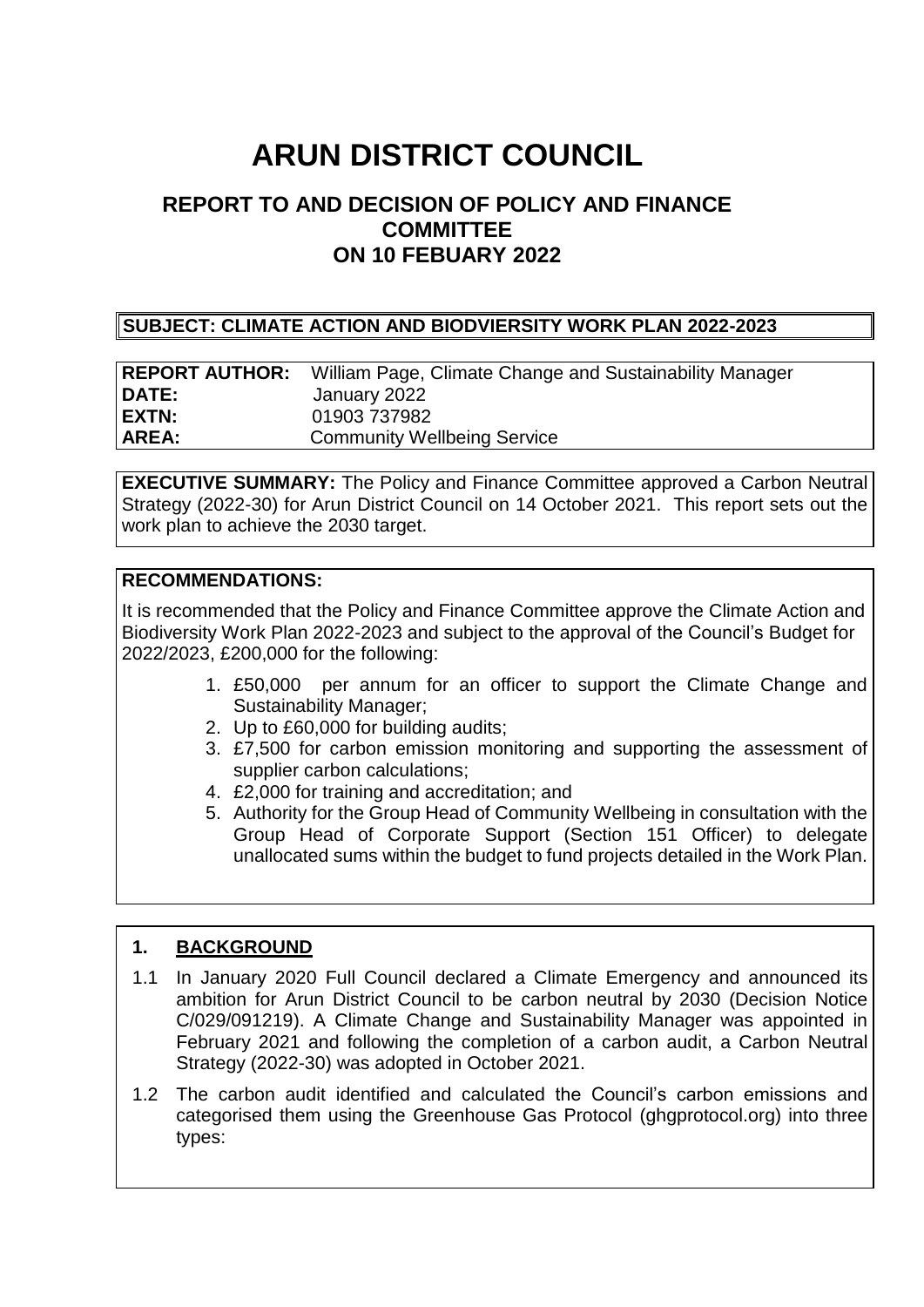- Scope 1 (emissions directly attributed to burning of fuels),
- Scope 2 (indirect emissions from the generation of purchased electricity and directly controlled by the council)
- Scope 3 (from the activities of the council but occur from sources not owned or controlled by the council)
- 1.3 To achieve the Strategy an action plan has been prepared to set targets for carbon emission reduction in each of the Scope 1, 2 and 3 categories in line with the 2030 carbon neutral target. The Climate Action and Biodiversity work plan 2022-2023 can be found at Appendix 1.

## **2 KEY ACTIONS**

- 2.1 The Climate Action and Biodiversity Work Plan contains actions to reduce carbon emissions across all service areas and all three categories to ensure that the Council is fully addressing its impact on the climate.
- 2.2 Scope 1 & 2 emissions will be addressed by undertaking improvements to the Council's corporate estate to help reduce energy consumption. A fabric first approach will be adopted to maximise the impact of any upgrades undertaken to heating and ventilation systems. However, before commissioning detailed audits a building needs assessment will be carried out to review the Council's medium to long term estate requirements.
- 2.3 The Council is already planning to transition the vehicle fleet to Electric Vehicles (EVs) and studies are being undertaken to determine the suitability of installing PV on the roofs of council owned properties. Both activities will help reduce scope 1 and 2 emissions which make up 1.90% of all emissions or 392.02 tonnes of CO2e.
- 2.4 Scope 3 activities make up 98.10% of emissions or 17,942.98 tonnes of CO2e. The largest source is in the Council's supply chain with purchased goods/services making up 86.88% of emissions followed by leisure centres at 5.09%. Reviewing and updating the Council's procurement strategy and tendering requirements to favour contractors/companies who are already providing net zero products/services, or can prove they are working towards this goal, will be key in reducing Scope 3 emissions.
- 2.5 The Council's ownership of the leisure centres and the established contractual relationship with Freedom Leisure will foster partnership working to drive down the emissions associated with these facilities. The Council will also work with local businesses and SMEs to help them become more informed on the importance of reducing emissions and becoming carbon neutral.
- 2.6 Though the initial focus of the Climate Action and Biodiversity Work Plan is to reduce the Council's own emissions it will continue to undertake projects to help the wider community reduce their emissions. This work includes providing funding support via the Local Authority Delivery Scheme (LAD), Local authority Flex funding and Safe and Warm homes support.
- 2.7 The work plan will also ensure that biodiversity and green space is protected and enhanced within the district. Both play important roles in reducing the impacts of climate change; whether this be through favouring nature-based solutions or increasing tree coverage on the council's land as illustrated in the recently adopted Tree Planting Strategy.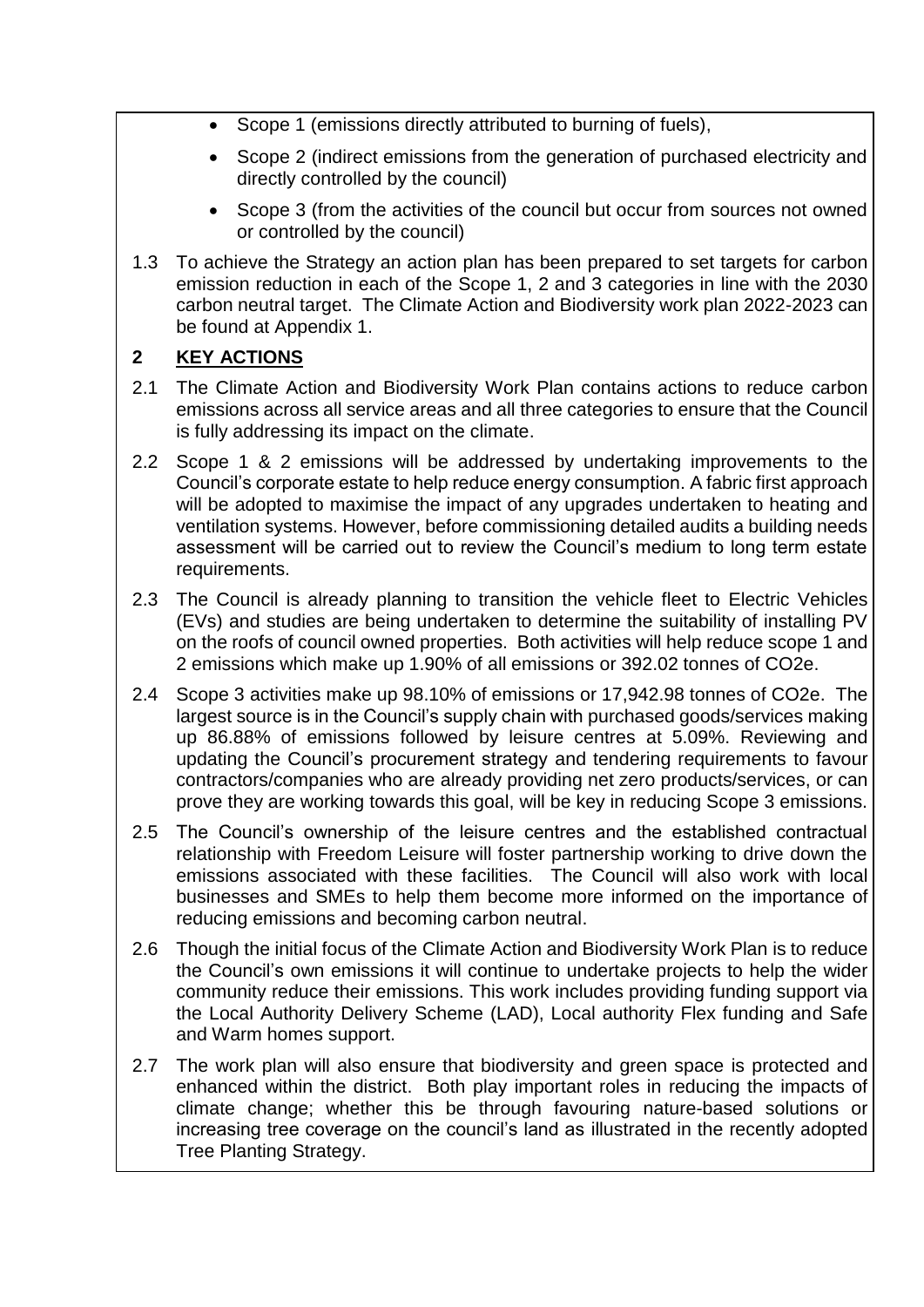# **3 EXCLUSIONS TO THE 2030 TARGET**

3.1 A high-level desk top assessment of the Council's housing stock has been undertaken in respect to the HM Government 2030 Energy Performance Certificate (EPC) target and the 2050 net zero carbon target. Over the coming months more detailed analysis will be carried out to inform the Council's strategic approach to the Council's housing stock and provide a roadmap on how these targets will be achieved. At the current time no emissions generated from the Housing portfolio have been included in the work plan or audit. Additionally, only waste produced directly by the Council has been included within these emissions.

# **4 RESOURCES**

4.1 The Council's concern for the environment can be seen in its ambitious target to become Carbon Neutral by 2030 a full 20 years ahead of the HM Government legal requirement. A sum of £200,000 was endorsed by the Policy and Finance Committee (formally Cooperate Policy & Finance Committee) on 14 October 2021 to support carbon reduction projects for the 2022/23 financial year. Subject to the Budget being approved by the Council the following sums have been identified: up to £60k to undertake audits on the Councils cooperate buildings (item 2), £7,500 for monitoring carbon emissions and support with calculating individual supplier emissions (item 11), £2,000 for training (item 34) and £50,000 to provide additional officer support (item 62) for the Climate Change and Suitability Manager. The remaining £80,500 will be used for project delivery and pump priming. This will ensure that the Council can adequately resource projects and seek further grant funding to deliver the interventions required to reduce carbon emissions at the earliest opportunity. This includes a range of options including procuring specialist advice and training.

# **5 CONCLUSION**

- 5.1 The Climate Change and Sustainability Manager has worked with officers across the organisation to formulate the Climate Action and Biodiversity Work Plan. It will be the responsibility of the Climate Change and Sustainability Manager to regularly review and report on progress to achieving the Council's 2030 target. Furthermore, the work plan will be an evolving document that captures developments in best practice, new funding streams and the latest technological advancements to improve the Council's drive to net zero.
- 5.2 By formally adopting a Climate Action and Biodiversity Work Plan 2022-23 the Council will demonstrate real commitment to tackling this global issue.

# **2. PROPOSAL(S):** It is proposed that the Policy and Finance committee approve the Climate Action and Biodiversity Work Plan 2022-23

# **3. OPTIONS:**

- a) Approve the actions as set out within the Climate Action and Biodiversity Work Plan 2022-23 to achieve the 2030 carbon neutral target; or
- b) To consider further recommendations.